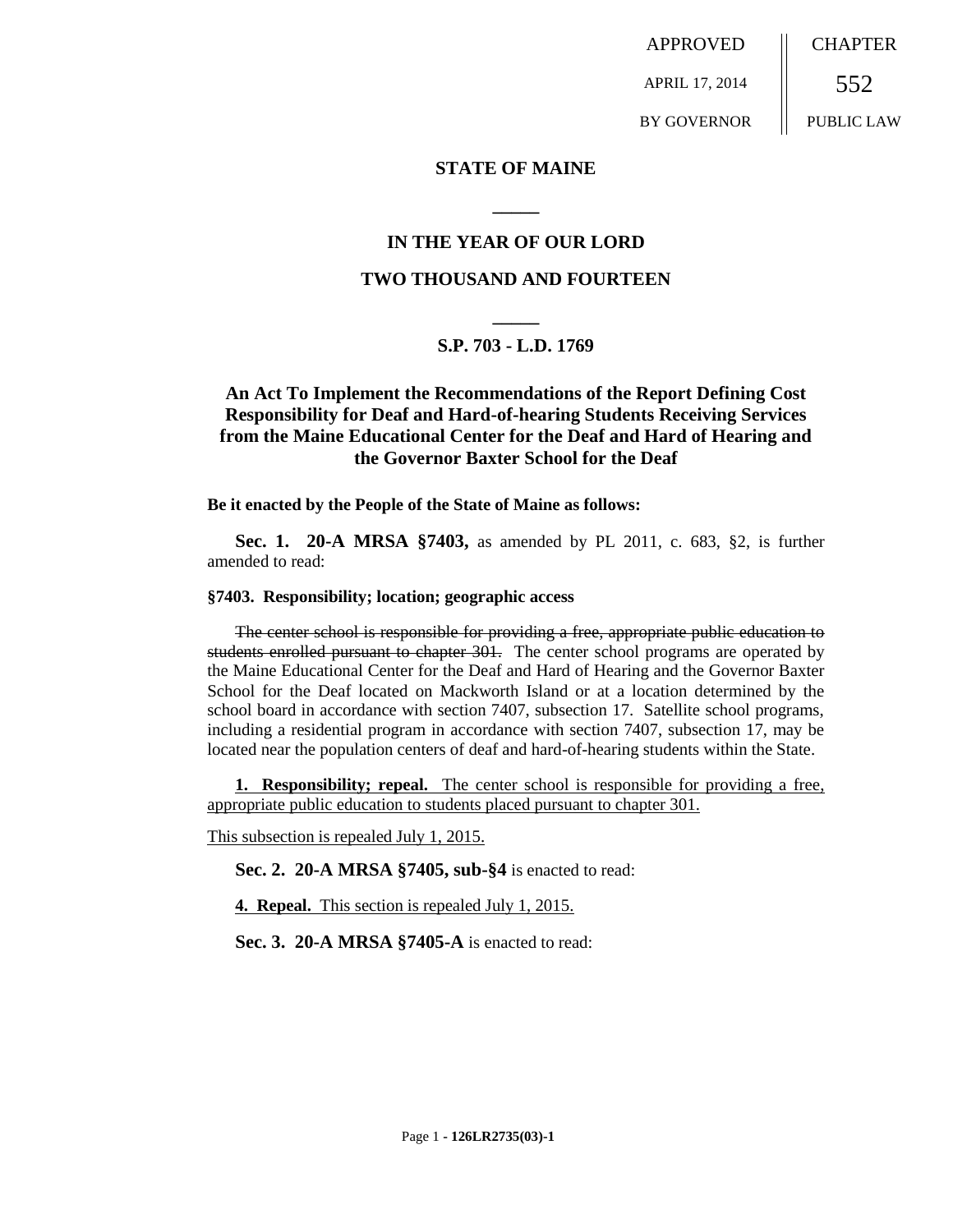## **§7405-A. Placement; state and federal educational services requirements; technical assistance**

Beginning July 1, 2015, the following provisions apply to student placement, state and federal educational services requirements and technical assistance.

**1. Placement.** The school administrative unit in which a deaf or hard-of-hearing student resides is responsible for providing a free, appropriate public education pursuant to chapter 301 for a student placed in the center school or in one of the satellite school programs. An individualized education program team for a school administrative unit in which a deaf or hard-of-hearing student resides is responsible for the placement decision of that student and, when the center school or one of the satellite school programs is being considered as a placement for the student, shall invite a representative of the center school or the satellite school to attend the individualized education program team meeting at which this placement is being considered. The Maine Educational Center for the Deaf and Hard of Hearing is responsible for the sums necessary to ensure that the services required to meet the individualized education program for each student placed in the center school or in one of the satellite school programs are provided, including:

A. The cost of tuition; and

B. The costs of transportation and other related services as defined by section 7001, subsection 4-B, including the following related services:

(1) Speech-language therapy;

(2) Audiology in conjunction with the student's primary audiologist;

(3) Occupational therapy;

(4) Transportation;

(5) Interpreting services;

(6) Extended school year services;

(7) Frequency modulation systems;

(8) Evaluation for the following services:

(a) Occupational therapy;

(b) Speech-language therapy;

(c) American Sign Language;

(d) Psychoeducational assessment for placement; and

(e) Academic achievement; and

(9) Behavioral supports and planning.

Beginning July 1, 2015, the costs of related services not listed in this paragraph are the responsibility of the school administrative unit in which a deaf or hard-of-hearing student resides for those students attending the center school or in one of the satellite school programs operated by the Maine Educational Center for the Deaf and Hard of